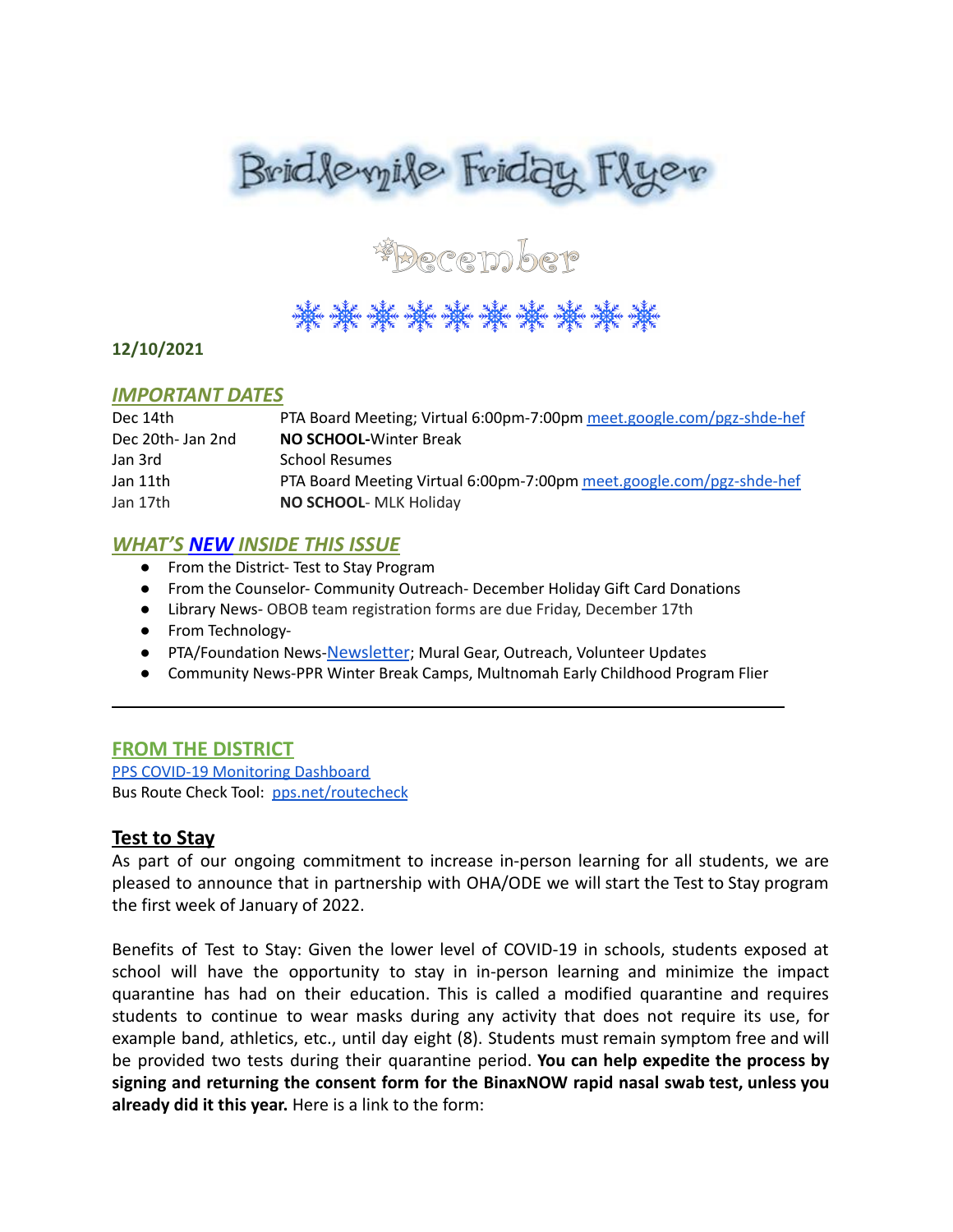[General Consent Form English](https://sharedsystems.dhsoha.state.or.us/DHSForms/Served/le3560e.pdf) [General Consent Form Spanish](https://sharedsystems.dhsoha.state.or.us/DHSForms/Served/ls3560e.pdf)

For students who were exposed outside of the school day (at home, extracurricular activities, etc), we will have available the Test to Return process. This process will allow students to return on Day 8 after an exposure with any negative antigen or pcr COVID-19 test performed between days 5-7.

As always, vaccinated students who do not have symptoms do not have to quarantine or Test to Stay. We will share more specifics about this program in early January. **5-Step [Process](https://sharedsystems.dhsoha.state.or.us/DHSForms/Served/le1129280.pdf) for [Parents and Families](https://sharedsystems.dhsoha.state.or.us/DHSForms/Served/le1129280.pdf)**

**Remember, symptomatic students and staff should always stay home.**

#### **PORTLAND PARKS AND RECREATION EARLY REGISTRATION FOR PPS FAMILIES**

You're invited to sign up for Portland Parks & Recreation activities that start Jan 3! Call 503-823-2525 or visit your local arts or community center. [portland.gov/parks](http://www.portland.gov/parks)

#### **How to register:**

**BY PHONE:** Call 503-823-2525 (Mon-Fri, 8am-5pm) or any PP&R community or art center **IN PERSON:** Visit any PP&R community or art center

Winter 2021 Activity Guides -If you would like to receive printed copies, please email [parksrecreation@portlandoregon.gov.](mailto:parksrecreation@portlandoregon.gov)

PP&R has programs for everyone including people with disabilities (Adaptive & Inclusive Recreation), people aged 60 and older (Lifelong Recreation), youth, teens, and adults. Learn more about PP&R activities: [www.portland.gov/parks/register](http://www.portland.gov/parks/register). We also have new discount options for City of Portland residents, thanks to the Parks Local Option Levy (Parks Levy):

**PAY WHAT YOU CAN** for Registered Classes Choose discounts up to 75% for all registered classes. **ACCESS DISCOUNTS** at Community Centers Get up to 90% off admission fees at community centers for drop-in activities (including group exercise classes, fitness rooms, and swimming pools). Learn more about these discounts: [portland.gov/parks/discount](http://www.portland.gov/parks/discount)

**\_\_\_\_\_\_\_\_\_\_\_\_\_\_\_\_\_\_\_\_\_\_\_\_\_\_\_\_\_\_\_\_\_\_\_\_\_\_\_\_\_\_\_\_\_\_\_\_\_\_\_\_\_\_\_\_\_\_\_\_\_\_\_**

### **FROM THE NURSE**

[Daily Illness Self Screening Checklist](https://docs.google.com/document/d/1BCX4STQyHfQh4JkMdLKu0uKWYnGFCvn4wGVBq88ew8I/edit?usp=sharing) [Guidelines for Illness](https://dochub.com/dburling/8YZWO9NV8gOAj8zKzEAy30/guidelines-for-illness-and-school-pdf?dt=PUWvfPjC-jaRG37TLi8v)

#### **PEDIATRIC VACCINATIONS**

As you may be aware, fully-vaccinated students and staff are able to stay at school if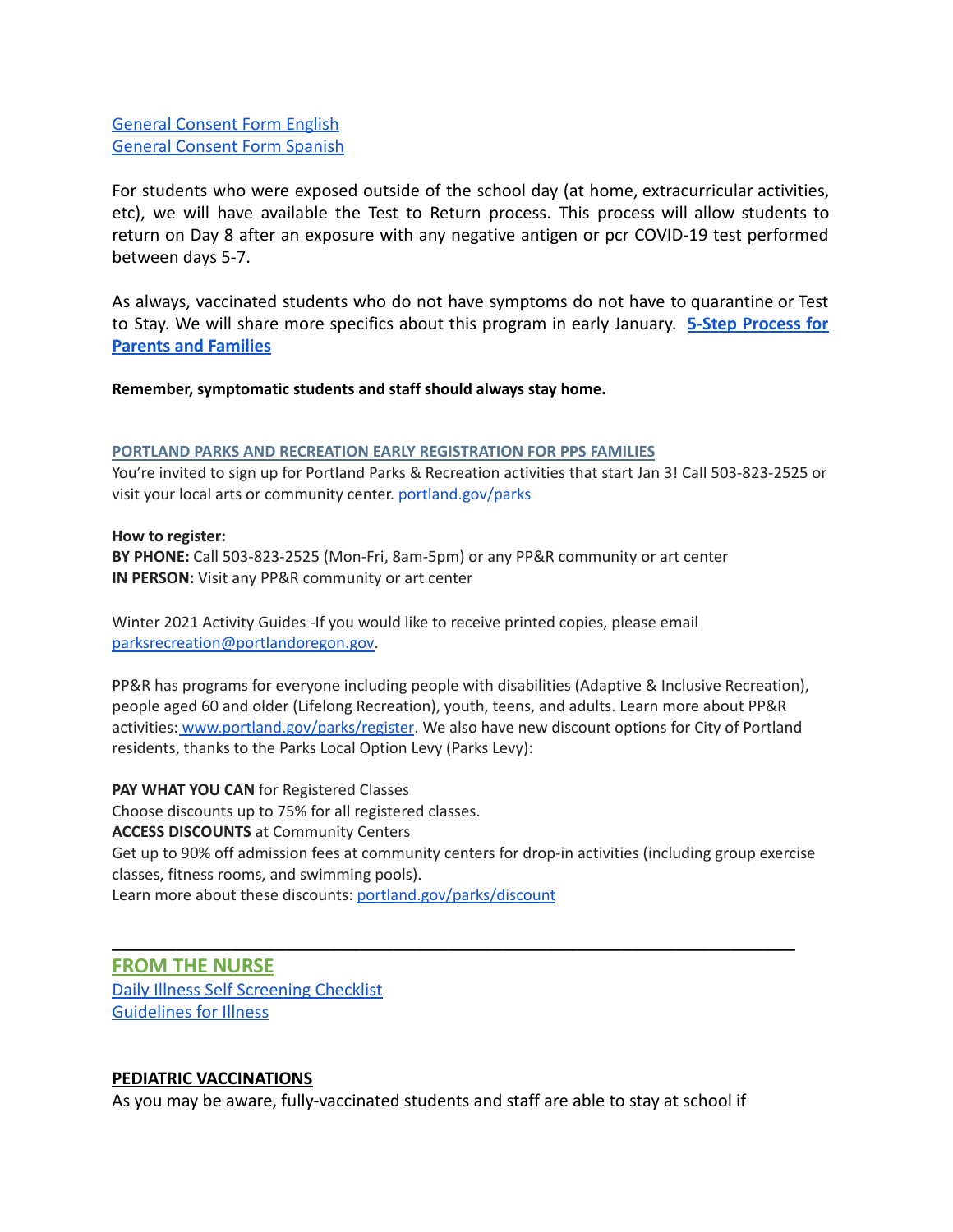asymptomatic, even if they have been exposed to a COVID-19 positive individual. Now that a pediatric COVID-19 vaccination is available for children ages 5-11 years, you can locate pediatric vaccinations by:

1. Check with your child's pediatrician; or

- 2. Log into Multnomah County Health Department's vaccine [locator website](https://getvaccinated.oregon.gov/#/locator) and:
	- 1. Enter your address or zip code under "Location."
	- 2. Click "Search"
	- 3. Click "Filter Your Results"
	- 4. Click "Pfizer age 5-11" under Vaccine Type.
	- 5. Click "Apply Filters" under Date Range.
	- 6. View the list of Pediatric Vaccine Clinics under Provider Information.
	- 7. Contact the Pediatric Vaccine Clinic provider for appointment information.

### **FROM THE OFFICE**

#### **New Lunch Schedule**

Lunch will now be held inside of the cafeteria and hallways. We will continue to follow Covid-19 safety guidelines including students distanced at 6ft. Thank you for your flexibility and understanding as we navigate through these changes.

#### **Kindergarten**

Lunch- 10:30-10:50 Recess- 10:50-11:15 **1st Grade** Lunch- 10:55-11:15 Recess- 10:30-10:50 **2nd Grade** Lunch- 11:15-11:35 Recess- 10:50-11:10 **3rd Grade** Lunch- 12:05- 12:25 Recess- 11:40-12:00 **4th Grade** Lunch- 11:40-12:00 Recess- 11:15-11:35 **5th Grade** Lunch- 11:40-12:00 Recess- 11:15-11:35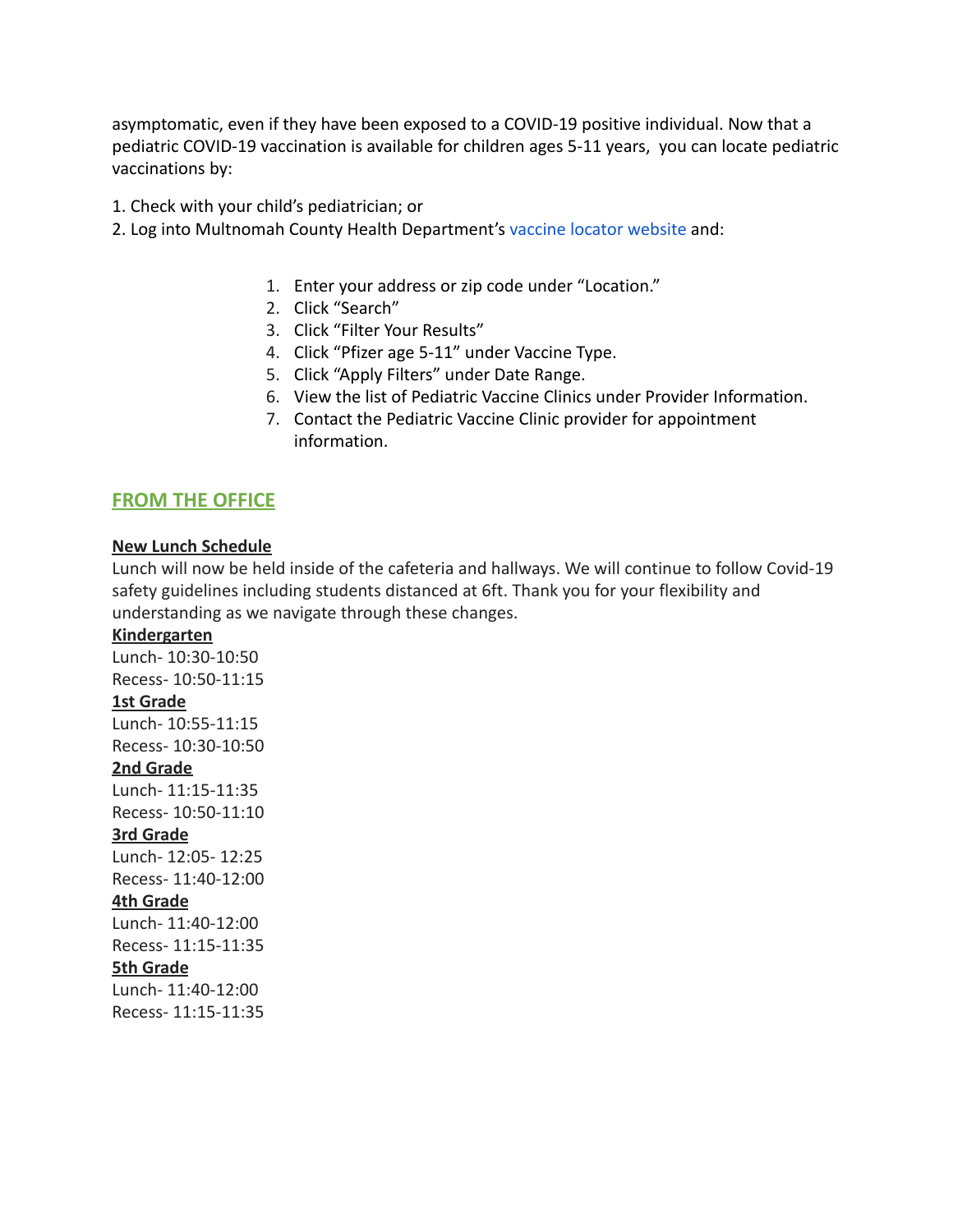# **COUNSELOR'S CORNER**

# **Bridlemile Community Outreach 2021: Opportunities for Giving**

### **December Holiday Gift Card Donations**

Bridlemile Elementary is AMAZING. Thanks to the generosity of our community, contributions to the November grocery gift card collection were in excess of \$1,500!

Let's show up again in support of Bridlemile families. Please consider contributing a Target, Fred Meyer or Albertsons gift card this holiday season.

How do I contribute?

- 1. Purchase gift card(s) from Target, Fred Meyer or Albertsons
- 2. Ensure the amount is written on the card if not already inscripted
- 3. If purchased online (e-gift card) please print and deliver to school
- 4. Send into school with your child no later than Tuesday, December 14th

Teachers/the office will collect cards from students now through December 14th

# **What is Bridlemile Community Outreach?**

Bridlemile Community Outreach is a program run by Bridlemile School counselors in coordination with administration, staff and teachers that provides essential and confidential assistance to students and families. This year we are especially focused on helping provide the basic and essential needs of the Bridlemile Elementary School Community.

# **If your family needs help, please contact Rachel Reich, rreich@pps.net. All outreach is kept completely confidential and support is available no matter the circumstance.**

Thank you for your generous support! The Bridlemile Outreach Team

### **LIBRARY NEWS FROM MS. DAHINDEN**

### **Oregon Battle of the Books 2022**

**OBOB registration forms are due Friday December 17th, 2021. They can be returned to the library.** Forms can be downloaded from the Bridlemile Library website. See [OBOB permission](https://sites.google.com/pps.net/bridlemile/obob) [form.](https://sites.google.com/pps.net/bridlemile/obob) School battles will be held virtually during the month of February. For more information please contact volunteer coordinator Kelly Gillespie at kelanngillespie@gmail.com.

### **TECHNOLOGY NEWS FROM MS. DAHINDEN**

### **Having trouble logging into your student's account?**

Please refer here: **[My PPS & Quickcard Instruction](https://docs.google.com/presentation/d/19yIcV1uxbkuSpc0Gd_p5t0V--EJk0WPrv9ZbscbQiQU/edit?usp=sharing) Flyer**. This flyer provides the step by step instructions to login and how to use the QR badge. Your student's classroom teacher can reset his or her account if needed.

For more information click here: [Student Accounts](https://www.pps.net/Page/1910)